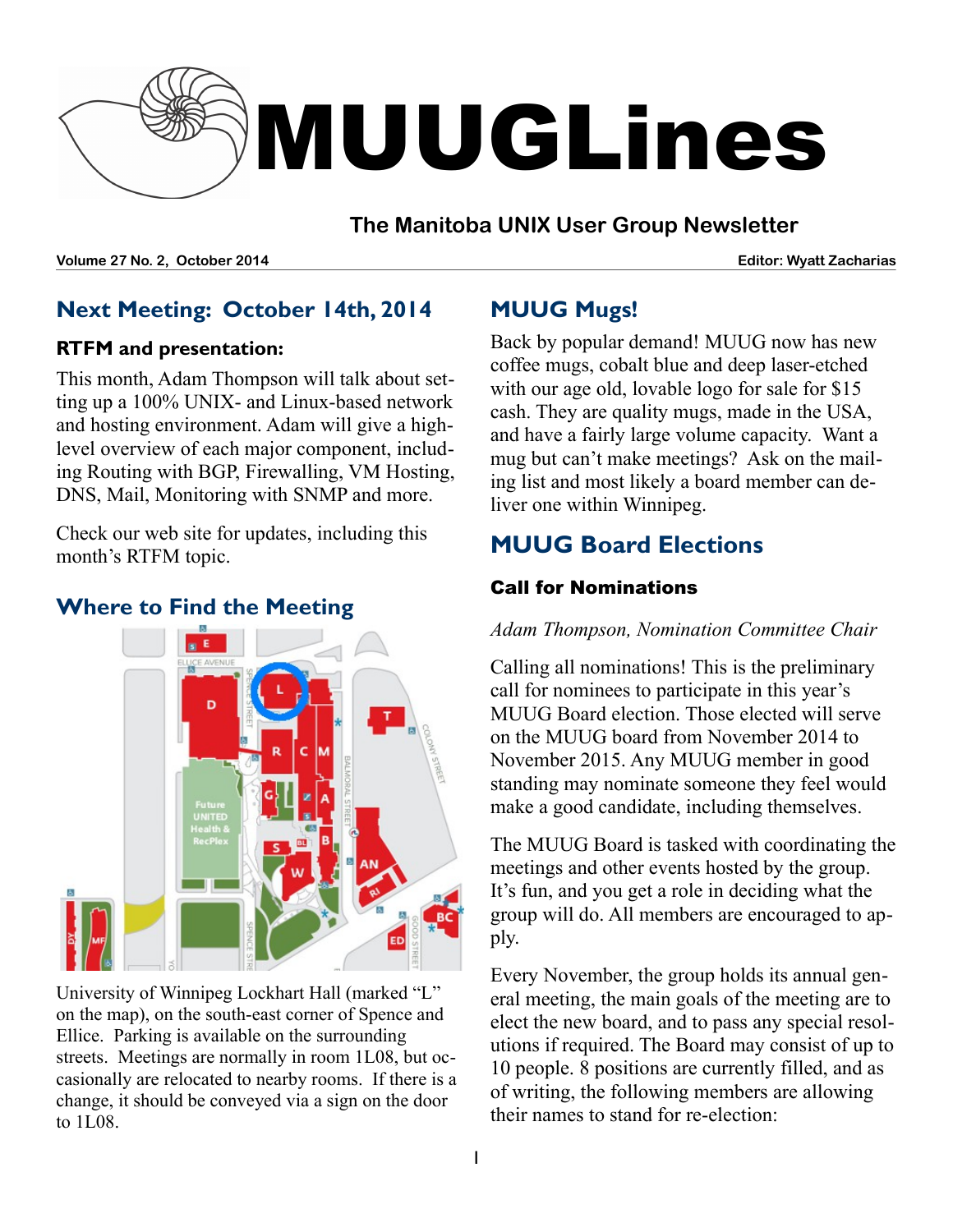**Trevor Cordes** Owner – Tecnopolis Enterprises

**Gilbert Detillieux** Systems Analyst – University of Manitoba

**Michael Doob** Professor – University of Manitoba

**Robert Keizer** Owner – Argyle Machine

**Kevin McGregor** Systems Specialist – City of Winnipeg

#### **Adam Thompson** Proprietor – CustomHosting.ca

**Brad Vokey** Owner – Fortresss Software

#### **Wyatt Zacharias**

Unix/Linux Administrator – Manitoba Blue Cross

## **BASH 'Shellshock' Vulnerability**



On September  $24<sup>th</sup>$  a vulnerability in the widely used Bash shell was dis-

closed. This vulnerability allows hackers to execute arbitrary code by passing specially crafted environment variables.

Bash is widely used by web servers and other internet daemons to execute commands on a server. By passing these special environment variables to the web server, it can be compromised, and access to the system can be gained.

By September  $25<sup>th</sup>$ , botnets composed of servers compromised by the vulnerability had already appeared, and were being used to scan for, and attack more machines found to be vulnerable.

In addition to affecting many distributions of Linux, the Shellshock vulnerability may pose a risk to some Mac OS users. Anyone who has remote login enabled for all users, or is running an Apache web server with PHP, could allow the exploit to be used.

Apple has not currently released a patch for Bash on OS X, stating the probability of users being vulnerable is low.

<http://goo.gl/ysgavf>

<http://goo.gl/JcvC95>

### **Ubuntu Touch Finalized**



Many readers will remem-

ber the Ubuntu Edge campaign, which took place in July 2013, for those who don't, it was Canonical's attempt to crowd-fund a "high concept" smartphone with a funding goal of 32 million dollars. Although the campaign only reached 12 of its 32 million goal, and a crowd funded phone still far from reality, the Ubuntu Touch OS has been officially released as an RTM, which will be shipping on phones this December.

Canonical has announced that the China's Meizu, and Spain's BQ will be the first partners making Ubuntu phones. Meizu will be releasing the MX4 in December, featuring the MediaTek MT6595 SoC.

<http://goo.gl/jzqwck>

<http://goo.gl/oorZLW>

## **Apple iOS8 and Android L Will Feature Full Encryption By Default**

With the release of Apple's latest mobile operating system iOS8, Apple has said that they no longer have the ability to access data on users phones protected by a password. In previous versions, when Apple was presented with a search warrant, there were mechanisms that allowed apple to gain access to the phone. This is no longer the case, as even if a search warrant is presented to Apple, they do not have the capability to unlock the phone. Shortly after Apple's announcement, Google has followed suit, stating that the soon to be released, and still unnamed Android L will also feature the same type of encryption.

These announcements have sparked great concern from the FBI, and other law enforcement agencies. FBI director James Comey commented that they are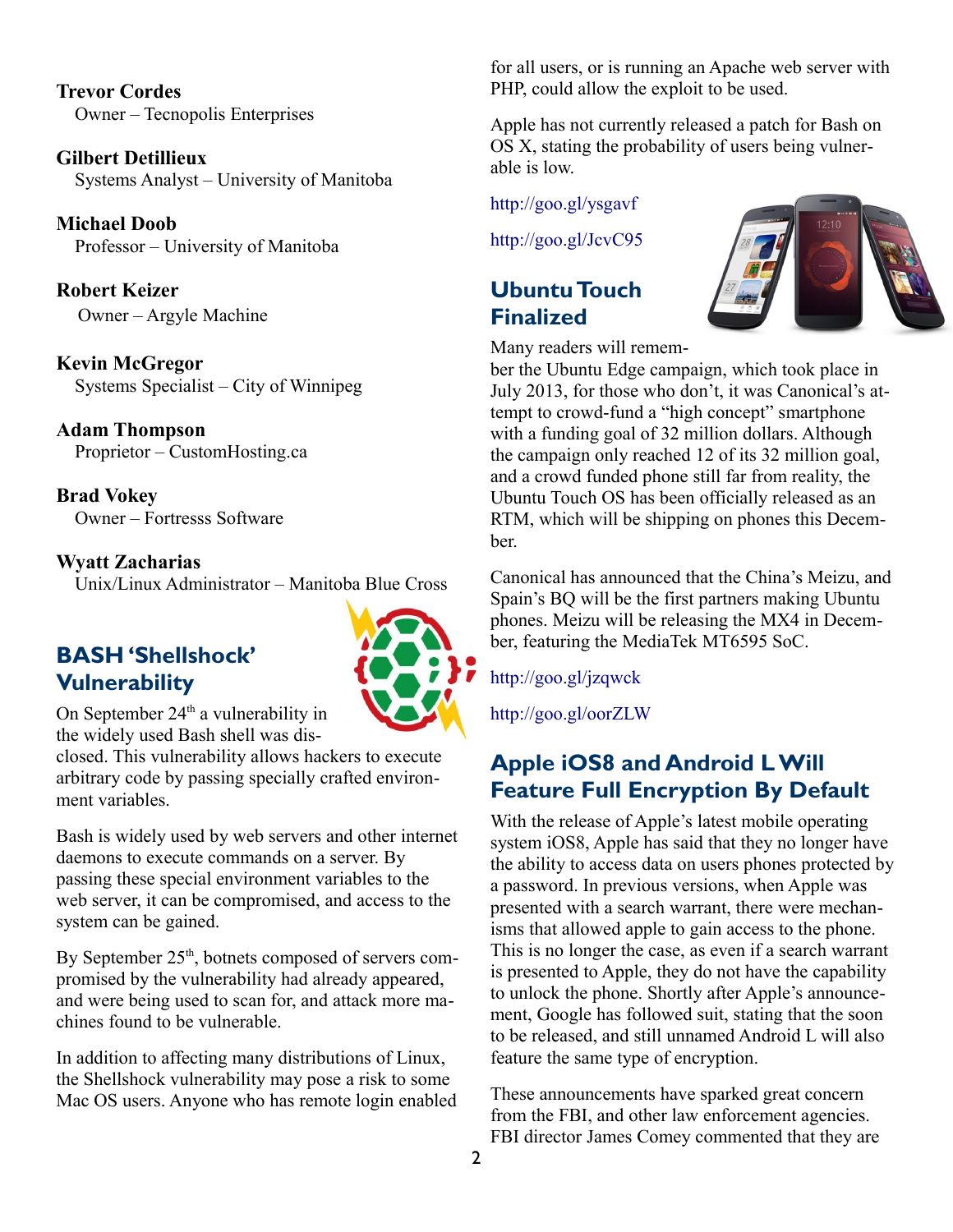concerned these companies are "marketing something expressly to allow people to place themselves above the law"

#### <http://goo.gl/8JH1OG>

<http://goo.gl/F9sHhv>

# **PayPal Now Processes BitCoin**

coi. PayPal has recently announced that the online pay-

ment giant, which up until now has not shown any signs of being interested in bitcoin, will now be allowing merchants to accept bitcoin with an instant conversion to real currency. Paypal has partnered with BitPay, Coinbase and GoCoin to process the bitcoin transactions. Because GoCoin also processes Lite-Coin and Doge Coin, PayPal merchants may also choose to accept those digital currencies as well.

This announcement brought short spikes to the coin's prices, but they soon fell to the original or lower prices.

<http://goo.gl/jVUXxv>

### **Tesla Announces Nevada as Site for New Battery Factory**

At the beginning of September, Tesla Motors has announced that they have selected the state of Nevada as the home for their "Gigafactory" which will produce all of the lithium batteries used in new Tesla vehicles.

The new battery plant is slated to produce 50GWh of battery capacity per year, enough for 500,000 Tesla vehicles. The new plant, which will open in 2020, is designed to have a net-zero energy usage, meaning all of its energy requirements will be met by renewable means, such as geothermal, wind, and solar.

Tesla CEO Elon Musk had hoped to build the factory in his home state of California, but the Lawmakers of the state were unable to complete an incentive package that could meet Nevada within the necessary time limits.

# **TESLA** GIGAFACTORY



<http://goo.gl/J1pkJZ>

### **Ubuntu 14.04.1 LTS Released**

The first point release Ubuntu 14.04 LTS has been release bringing with it updates and bug fixes to the default installation.

<http://goo.gl/SGnigl>

### **Changes In Environmental Handling Fees**

Starting October  $1<sup>st</sup>$ , there will be changes in the Environmental Handling Fees, reducing the fee on desktop computers from \$15.00 to \$5.50. Fees on laptops, multifunction printers, and computer peripherals were also reduced.

### **Lotus 1-2-3 Reaches End Of Life After 30 Years.**

After over 30 years of development and support, the end of life date has been reached on Lotus 1-2-3, and IBM has said it has no plans to release further support packages. Lotus 1-2-3 was first released in 1983 competing with VisiCorp's VisiCalc. Lotus 1-2-3 quickly overtook VisiCalc in popularity becoming the number 1 spreadsheet editor for the PC. Some of our younger readers may never have even used Lotus 1-2- 3 before, with Microsoft Excel becoming the leader in spreadsheet and office applications around the mid  $90's$ .

<http://goo.gl/go6sqz>